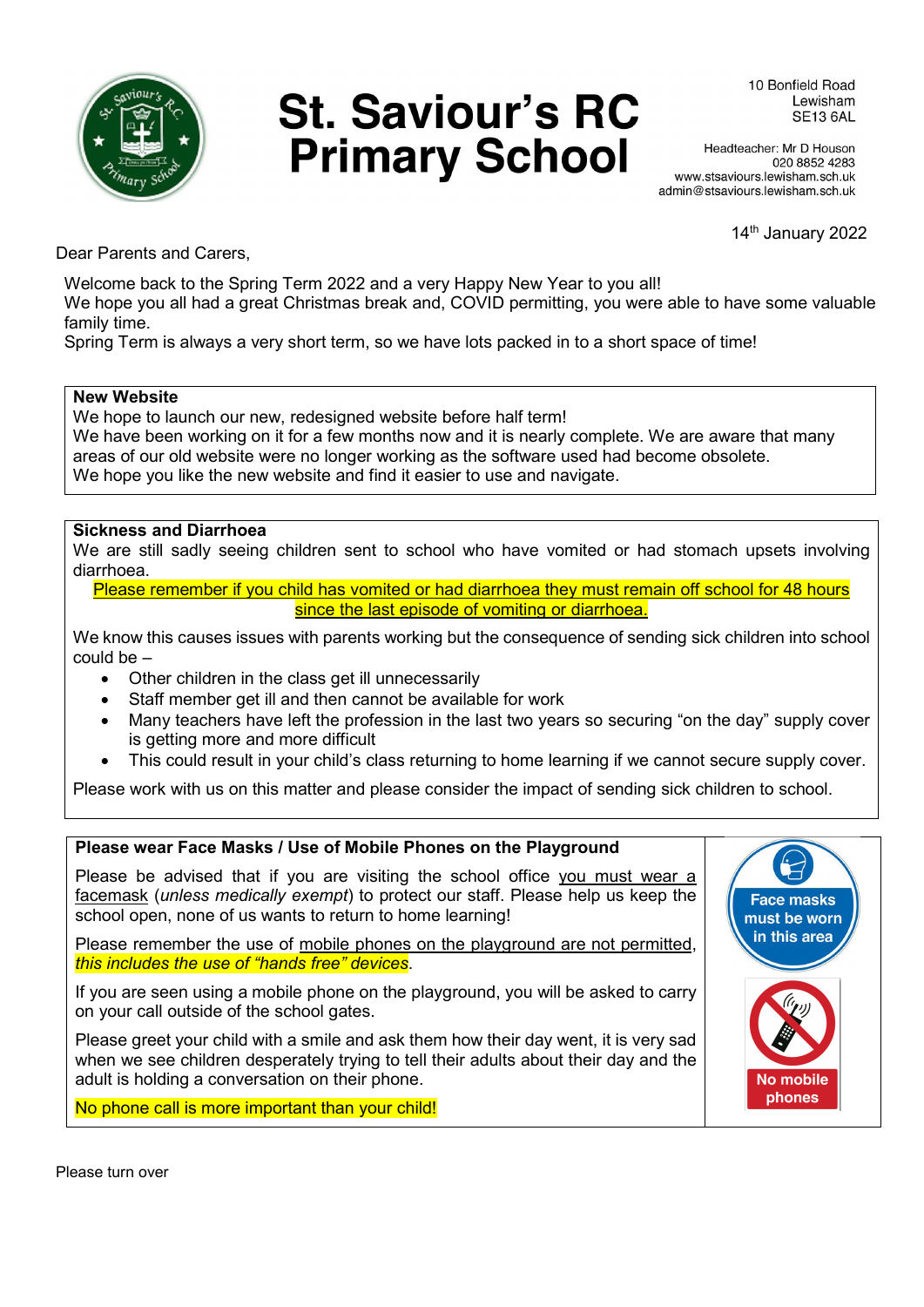#### Latest COVID advice

Please be aware that as of September 2021 the duty to report COVID19 cases within the school to parents of the class/ alerting possible close contacts has been removed, and is now undertaken by NHS Track and **Trace** 

This means we do not send out letters to the whole class when we receive reports of confirmed cases, it is the responsibility of NHS Track and Trace to contact close contacts.

Also the rules on self-isolation have changed this week –

#### Self-isolation for those with COVID-19 can end after 5 full days following 2 negative LFD tests

From Monday 17 January, people with COVID-19 in England can end their self-isolation after 5 full days, as long as they test negative on day 5 and day 6.

 People self-isolating with COVID-19 will have the option to reduce their isolation period after 5 full days if they test negative on both day 5 and day 6 and **do not** have a temperature.

 Individuals who are still positive on their rapid lateral flow tests must stay in isolation until they have had 2 consecutive negative tests taken on separate days.

The first test must be taken no earlier than day 5 of the self-isolation period, and the second must be taken the following day. If an individual is positive on day 5, then a negative test is required on day 6 and day 7 to release from isolation.

If an individual is positive on day 5, then a negative test is required on both day 6 and day 7 to release from self-isolation, or positive on day 6, then a negative test is required on days 7 and 8, and so on until the end of day 10.

Those who leave self-isolation on or after day 6 are strongly advised to wear face coverings and limit close contact with other people in crowded or poorly ventilated spaces, work from home if they can do so and minimise contact with anyone who is at higher risk of severe illness if infected with COVID-19.

#### Existing public health measures remain in place, including:

- staying at home if you feel unwell
- getting a test if you experience any COVID-19 symptoms
- wearing a face covering in crowded, enclosed spaces
- working from home if possible
- maintaining social distancing and regular hand washing
- taking up the offer of the free COVID-19 vaccine

If you test positive for COVID-19 you must self-isolate, it is the law. The law states that you must selfisolate for 10 days, however this change enables people who are not infectious, proven via 2 negative tests over 2 days, which can start from day 5, to leave isolation on day 6.

The rules for contacts have not changed. Fully vaccinated individuals who are identified as contacts of someone with COVID-19 should take daily rapid lateral flow tests for 7 days but are not legally required to self-isolate.

Unvaccinated contacts are legally required to self-isolate for the full 10-day.

#### Free School Meals

Confused between Free School Meals and Universal Infant Free School Meals?

Think you could be eligible? Please watch our short video which explains everything in full detail here – https://www.stsaviours.lewisham.sch.uk/free-school-meals-video/

Ms Kahllon is available to help parents and carers apply. Please contact her on 0208 852 4283 or pop into the school office to book an appointment.

#### Breakfast and After School Club

Our Breakfast and After School Clubs are now reopened for children in Reception to Yr 6. Please ask for a registration form from the office.

- Breakfast Club runs from 7.50am until 8.50am and costs £4 per day / £20 per week.
- After School Club runs from 3.30 until 5.50pm and costs £10 per day / £50 per week.
- If you are in receipt of Free School Meals you will get 50% off the above prices!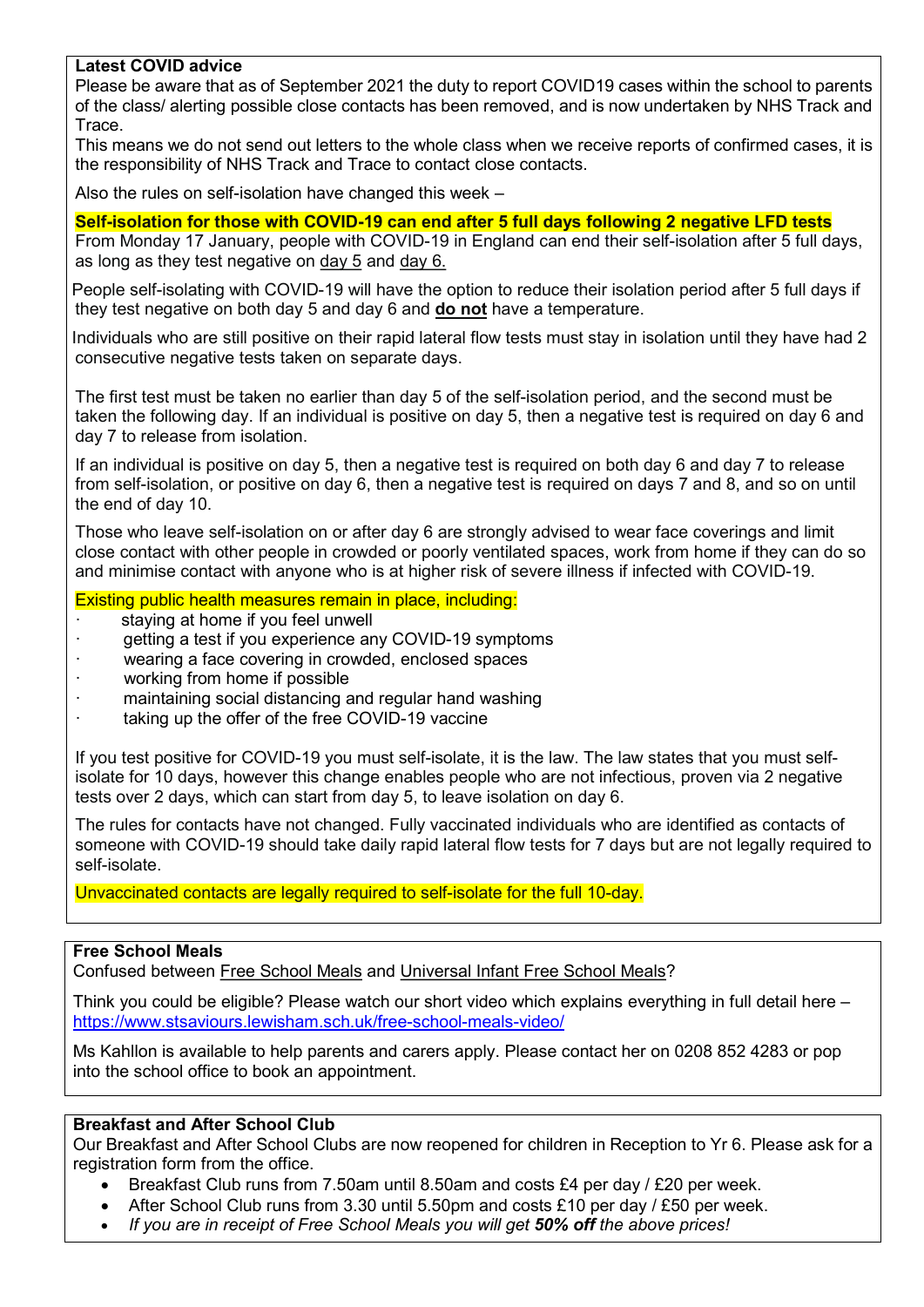#### Reception Intake September 2022

Reception application for September 2022 closed on 14<sup>th</sup> January 2022.

#### **Nurserv**

We are now receiving applications for Nursery places. We can offer places to children who are 3 or 4 years old and we have 15 hours and 30 hour spaces available. The application can be downloaded from our website or collected from the school office. (https://www.stsaviours.lewisham.sch.uk/school-information/admissions-new/)

Thank you for your ongoing support.

Mr. D Houson Headteacher

### Upcoming Events

10<sup>th</sup> Feb Year 2 trip (this will be risk assessed nearer the time / COVID19 situation) 11<sup>th</sup> Feb Children break up for half term at normal times 21<sup>st</sup> Feb Children return to school after half term 1<sup>st</sup> April Children break up for Easter Break 19<sup>th</sup> April Children return to school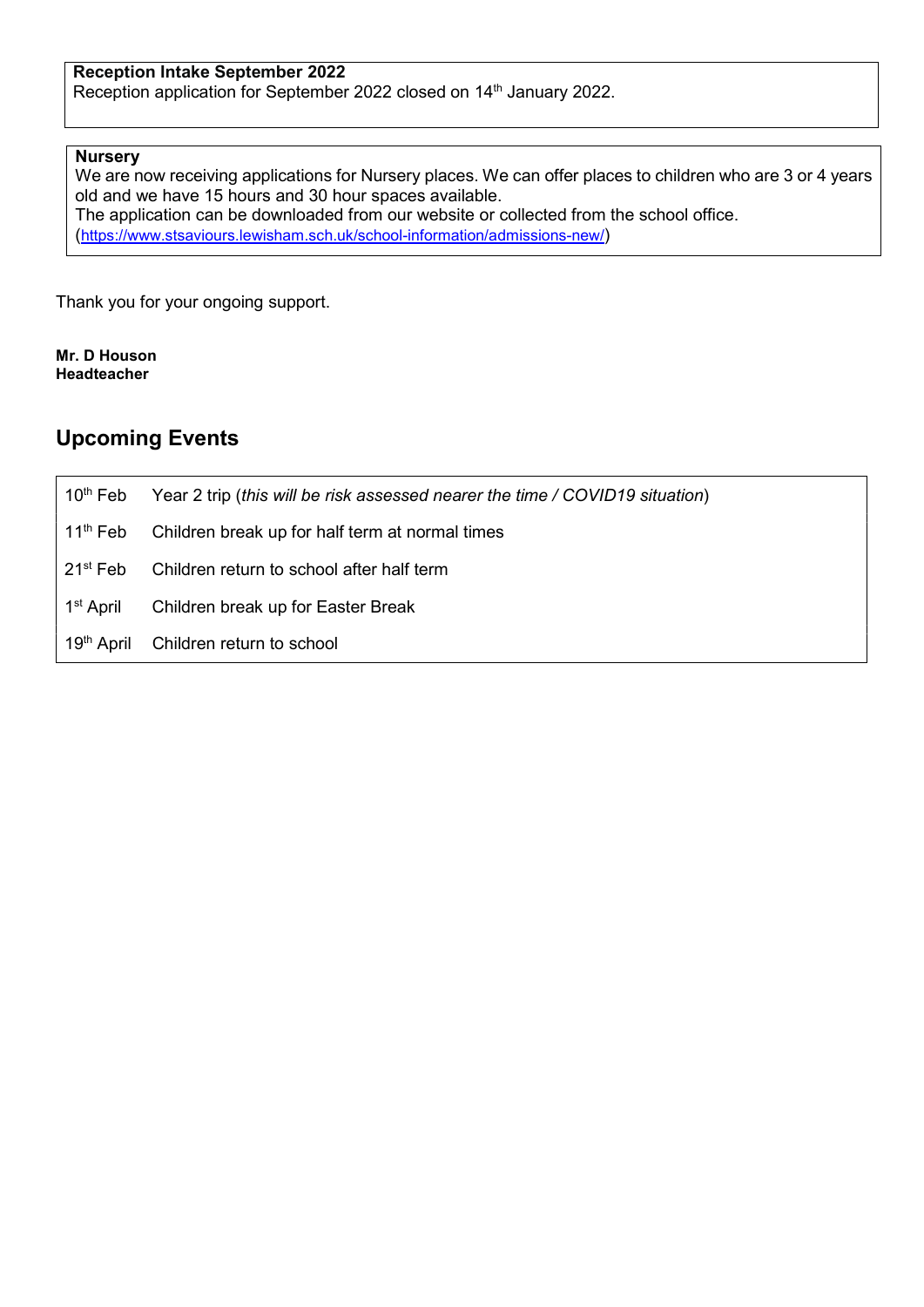



# St. Saviour's RC Primary School

Pray Together, Learn Together, Stronger Together in Jesus

## School Term Dates for St Saviour's RC Primary School 2021–22

| <b>Autumn Term 2021</b> |                                                                     |  |
|-------------------------|---------------------------------------------------------------------|--|
| <b>Autumn Term 1</b>    | Friday 3 <sup>rd</sup> September to Friday 22 <sup>nd</sup> October |  |
| <b>Half term</b>        | Monday 25th October to Friday 29th October                          |  |
| <b>Autumn Term 2</b>    | Monday 1 <sup>st</sup> November to Friday 17 <sup>th</sup> December |  |

| <b>Spring Term 2022</b> |                                                                       |  |
|-------------------------|-----------------------------------------------------------------------|--|
| <b>Spring Term 1</b>    | Wednesday 5 <sup>th</sup> January to Friday 11 <sup>th</sup> February |  |
| <b>Half term</b>        | Monday 14 <sup>th</sup> February to Friday 18 <sup>th</sup> February  |  |
| <b>Spring Term 2</b>    | Monday 21 <sup>st</sup> February to Friday 1 <sup>st</sup> April      |  |

| <b>Summer Term 2022</b> |                                                                |  |
|-------------------------|----------------------------------------------------------------|--|
| <b>Summer Term 1</b>    | Tuesday 19 <sup>th</sup> April to Friday 27 <sup>th</sup> May  |  |
| <b>Half term</b>        | Monday 30 <sup>th</sup> May to Friday 3 <sup>rd</sup> June     |  |
| <b>Summer Term 2</b>    | Monday 6 <sup>th</sup> June to Wednesday 20 <sup>th</sup> July |  |

| Total<br>In 2021–22 children should attend for 190 days (or 380 half sessions) | 190 |
|--------------------------------------------------------------------------------|-----|
|--------------------------------------------------------------------------------|-----|

The School will be closed to children on INSET Days